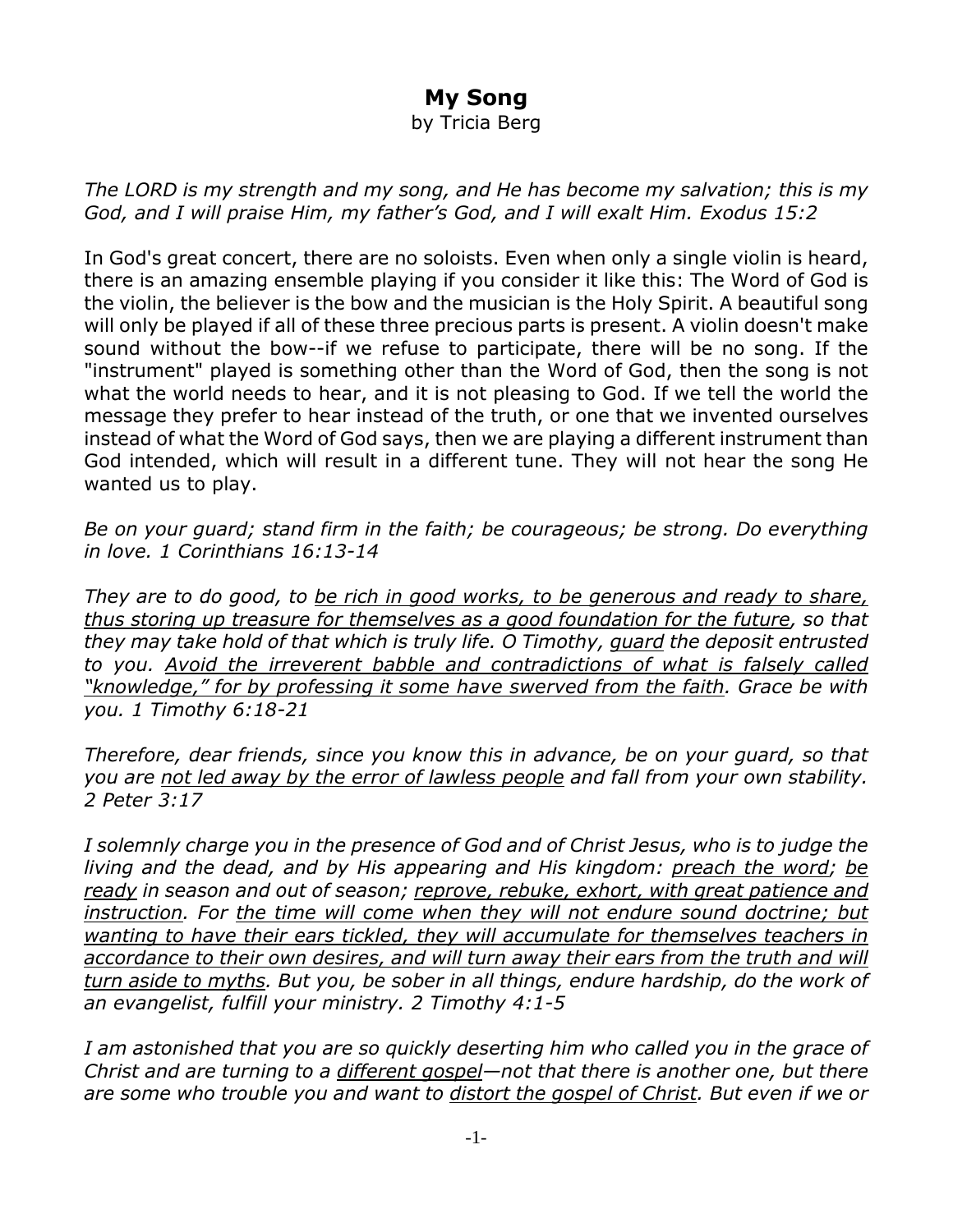*an angel from heaven should preach to you a gospel contrary to the one we preached to you, let him be accursed. As we have said before, so now I say again: If anyone is preaching to you a gospel contrary to the one you received, let him be accursed. For am I now seeking the approval of man, or of God? Or am I trying to please man? If I were still trying to please man, I would not be a servant of Christ. Galatians 1:6-10*

And no violin ever played itself--the violin and bow can sit there all day, just existing, but no song will be heard until someone plays it. We are meant to be used by God (who is Spirit) to share His message of love and hope with the world. If we know the Word of God but don't share it, there is no "song" at all--what a waste of a good violin and bow! If we have faith, but refuse to be led by the Spirit and act upon it, then God's work that He prepared for us to do before the world began will not be done. If we have these three elements necessary to produce the song, but don't put them together so that God's "song" can be heard, then the world will remain in darkness.

*You, however, are not in the flesh but in the Spirit, if in fact the Spirit of God dwells in you. Anyone who does not have the Spirit of Christ does not belong to Him. But if Christ is in you, although the body is dead because of sin, the Spirit is life because of righteousness. If the Spirit of Him who raised Jesus from the dead dwells in you, He who raised Christ Jesus from the dead will also give life to your mortal bodies through His Spirit who dwells in you. So then, brothers, we are debtors, not to the flesh, to live according to the flesh. For if you live according to the flesh you will die, but if by the Spirit you put to death the deeds of the body, you will live. For all who are led by the Spirit of God are sons of God. Romans 8:9-14*

*For by grace you have been saved through faith. And this is not your own doing; it is the gift of God, not a result of works, so that no one may boast. For we are His workmanship, created in Christ Jesus for good works, which God prepared beforehand, that we should walk in them. Ephesians 2:8-10*

*For the grace of God has appeared, bringing salvation for all people, training us to renounce ungodliness and worldly passions, and to live self-controlled, upright, and godly lives in the present age, waiting for our blessed hope, the appearing of the glory of our great God and Savior Jesus Christ, who gave Himself for us to redeem us from all lawlessness and to purify for Himself a people for His own possession who are zealous for good works. Declare these things; exhort and rebuke with all authority. Let no one disregard you. Titus 2:11-15*

*The saying is trustworthy, and I want you to insist on these things, so that those who have believed in God may be careful to devote themselves to good works. These things are excellent and profitable for people. Titus 3:8*

We were told to make disciples, not believers who make a profession of faith one time and then go on as before. ONLY God can grant someone faith, and so we can't "make"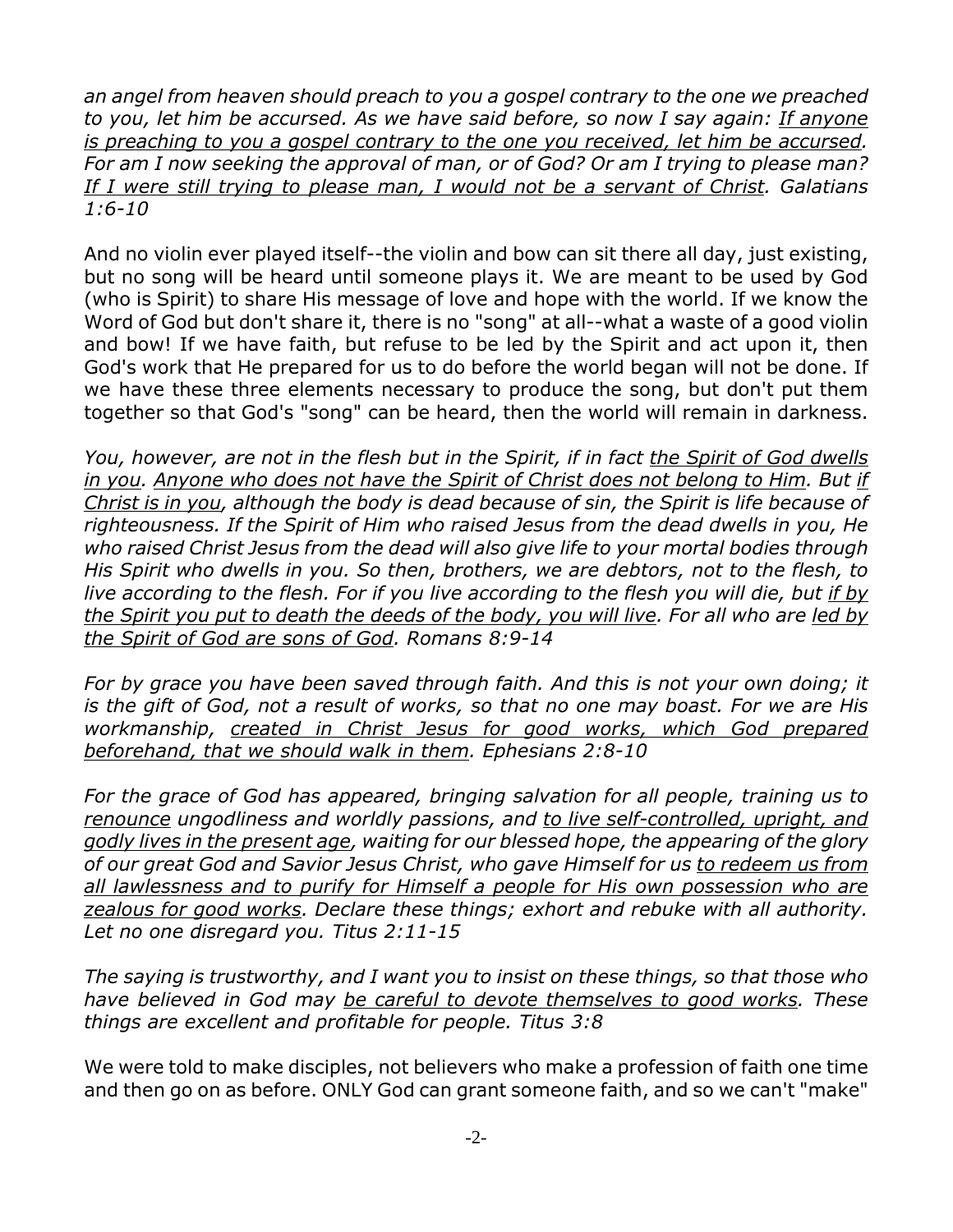believers even if we try. Disciples FOLLOW Jesus. Disciples make disciples. If we truly love people, then we will want to warn them to take refuge in our God--the ONLY God there is, the ONLY One who saves.

*"Go therefore and make disciples of all nations, baptizing them in the name of the Father and of the Son and of the Holy Spirit, teaching them to observe all that I have commanded you. And behold, I am with you always, to the end of the age." Matthew 28:19-20*

*Then Jesus told His disciples, "If anyone would come after Me, let him deny himself and take up his cross and follow Me. Matthew 16:24*

*The Spirit and the Bride say, "Come." And let the one who hears say, "Come." And let the one who is thirsty come; let the one who desires take the water of life without price. Revelation 22:17*

*"For they are a nation void of counsel, and there is no understanding in them. If they were wise, they would understand this; they would discern their latter end! How could one have chased a thousand, and two have put ten thousand to flight, unless their Rock had sold them, and the LORD had given them up? For their rock is not as our Rock; our enemies are by themselves. For their vine comes from the vine of Sodom and from the fields of Gomorrah; their grapes are grapes of poison; their clusters are bitter; their wine is the poison of serpents and the cruel venom of asps." Deuteronomy 32:28-33*

*The LORD repay you for what you have done, and a full reward be given you by the LORD, the God of Israel, under whose wings you have come to take refuge!" Ruth 2:12*

*So when God desired to show more convincingly to the heirs of the promise the unchangeable character of His purpose, He guaranteed it with an oath, so that by two unchangeable things, in which it is impossible for God to lie, we who have fled for refuge might have strong encouragement to hold fast to the hope set before us. We have this as a sure and steadfast anchor of the soul, a hope that enters into the inner place behind the curtain, where Jesus has gone as a forerunner on our behalf, having become a high priest forever after the order of Melchizedek. Hebrews 6:17-20*

*No one who denies the Son has the Father. Whoever confesses the Son has the Father also. 1 John 2:23*

Paul said that if we have knowledge, faith and hope, but not love, then we are like a gong–motive matters. James said that we need to put our faith into practice–true saving faith will be evidenced by our behavior. John said if we see our brother in need and don't help them, we don't have the love of God in us. We need to love in deed not only with words. We need to love even our enemies–enough to warn them of what's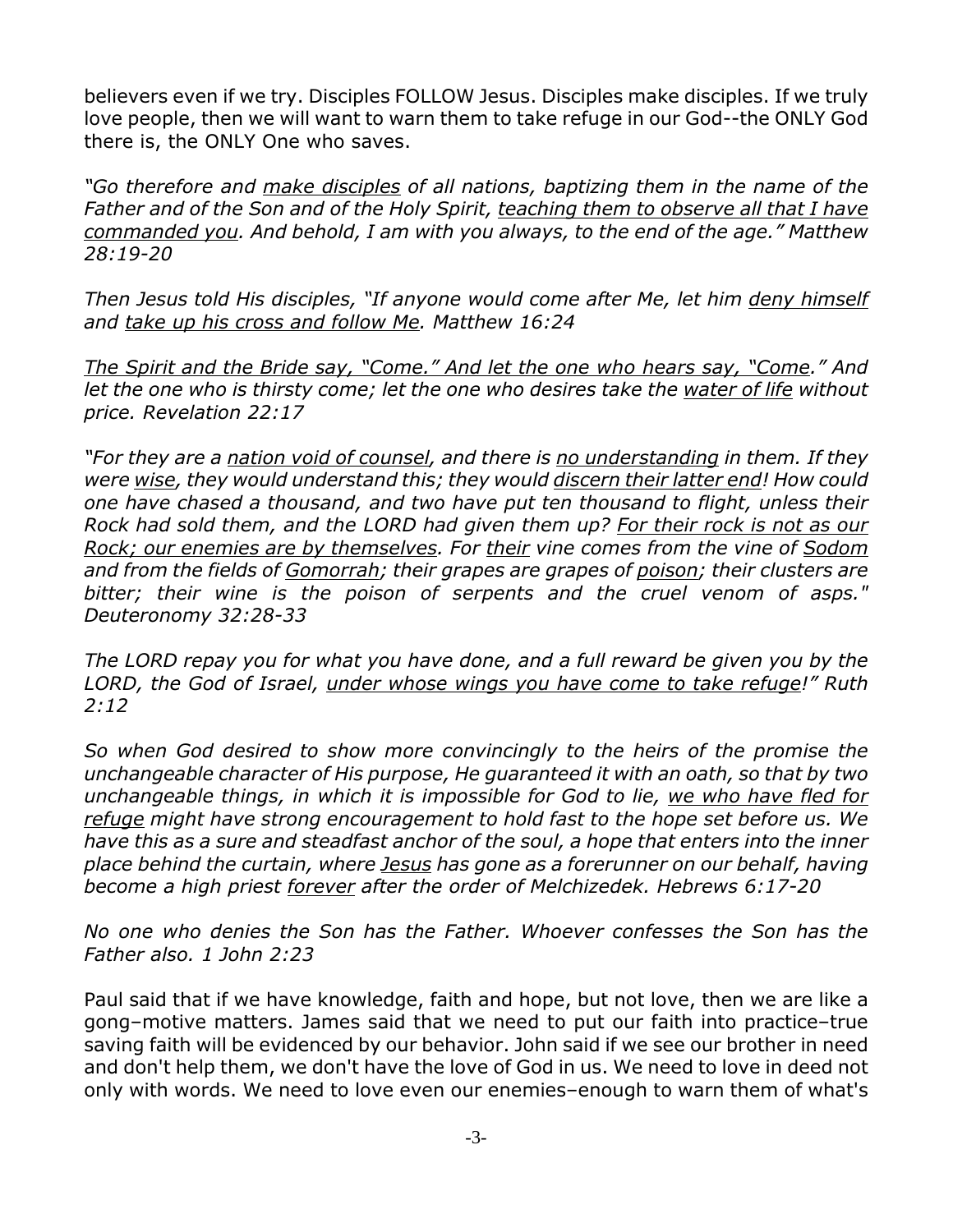coming for unbelievers and enough to share with them what we've received from God so that they can see His goodness. Jesus said that if we love one another, then people will know we are His disciples. So if we don't do that, but keep our faith to ourselves, hiding our light under a bushel, we haven't "played God's song" for the world to hear. We haven't done as He asked–we haven't loved HIM as He told us to do. How sad is that after all He did for us and that's how we show our gratitude?

*If I speak in the tongues of men and of angels, but have not love, I am a noisy gong or a clanging cymbal. And if I have prophetic powers, and understand all mysteries and all knowledge, and if I have all faith, so as to remove mountains, but have not love, I am nothing. If I give away all I have, and if I deliver up my body to be burned, but have not love, I gain nothing. 1 Corinthians 13:1-3*

*What good is it, my brothers, if someone says he has faith but does not have works? Can that faith save him? If a brother or sister is poorly clothed and lacking in daily food, and one of you says to them, "Go in peace, be warmed and filled," without giving them the things needed for the body, what good is that? So also faith by itself, if it does not have works, is dead. James 2:14-17*

*Everyone who hates his brother is a murderer, and you know that no murderer has eternal life abiding in him. By this we know love, that He laid down his life for us, and we ought to lay down our lives for the brothers. But if anyone has the world's goods and sees his brother in need, yet closes his heart against him, how does God's love abide in him? Little children, let us not love in word or talk but in deed and in truth. 1 John 3:15-18*

*A new commandment I give to you, that you love one another: just as I have loved you, you also are to love one another. By this all people will know that you are My disciples, if you have love for one another." John 13:34-35*

*Let love be genuine. Abhor what is evil; hold fast to what is good. Love one another with brotherly affection. Outdo one another in showing honor. Do not be slothful in zeal, be fervent in spirit, serve the Lord. Rejoice in hope, be patient in tribulation, be constant in prayer. Contribute to the needs of the saints and seek to show hospitality. Bless those who persecute you; bless and do not curse them. Rejoice with those who rejoice, weep with those who weep. Live in harmony with one another. Do not be haughty, but associate with the lowly. Never be wise in your own sight. Repay no one evil for evil, but give thought to do what is honorable in the sight of all. If possible, so far as it depends on you, live peaceably with all. Beloved, never avenge yourselves, but leave it to the wrath of God, for it is written, "Vengeance is mine, I will repay, says the Lord." To the contrary, "if your enemy is hungry, feed him; if he is thirsty, give him something to drink; for by so doing you will heap burning coals on his head." Do not be overcome by evil, but overcome evil with good. Romans 12:9-21*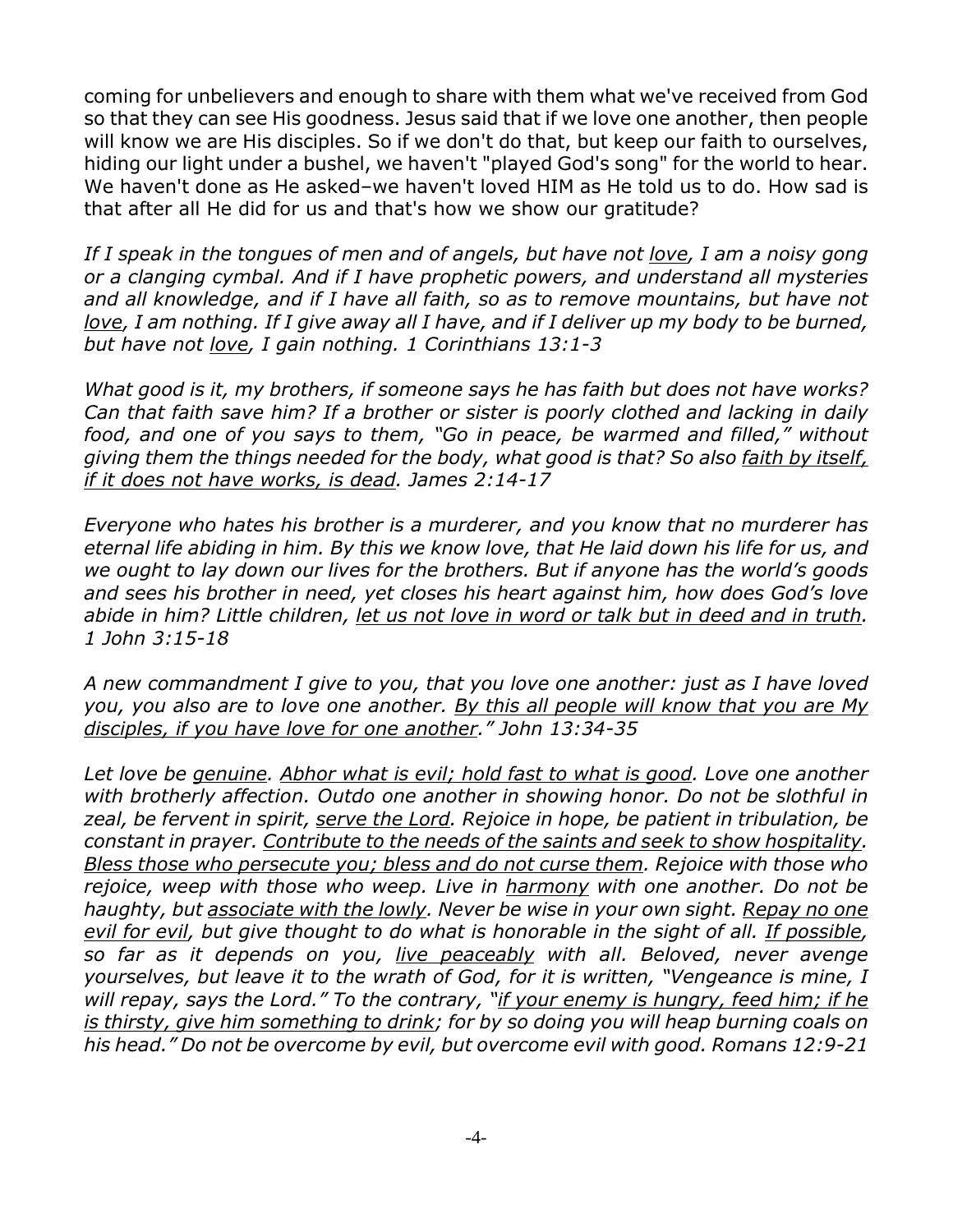*And one of the scribes came up and heard them disputing with one another, and seeing that he answered them well, asked Him, "Which commandment is the most important of all?" Jesus answered, "The most important is, 'Hear, O Israel: The Lord our God, the Lord is one. And you shall love the Lord your God with all your heart and with all your soul and with all your mind and with all your strength.' The second is this: 'You shall love your neighbor as yourself.' There is no other commandment greater than these." And the scribe said to Him, "You are right, Teacher. You have truly said that He is one, and there is no other besides Him. And to love Him with all the heart and with all the understanding and with all the strength, and to love one's neighbor as oneself, is much more than all whole burnt offerings and sacrifices." And when Jesus saw that he answered wisely, He said to him, "You are not far from the kingdom of God." And after that no one dared to ask Him any more questions. Mark 12:28-34*

*"This is my commandment, that you love one another as I have loved you. Greater love has no one than this, that someone lay down his life for his friends. You are my friends if you do what I command you." John 15:12-14*

*"Why do you call Me 'Lord, Lord,' and not do what I tell you? Everyone who comes to Me and hears My words and does them, I will show you what he is like: he is like a man building a house, who dug deep and laid the foundation on the rock. And when a flood arose, the stream broke against that house and could not shake it, because it had been well built. But the one who hears and does not do them is like a man who built a house on the ground without a foundation. When the stream broke against it, immediately it fell, and the ruin of that house was great." Luke 6:46-49*

*"If you love Me, you will keep My commandments." John 14:15*

*By this My Father is glorified, that you bear much fruit and so prove to be My disciples. As the Father has loved me, so have I loved you. Abide in my love. If you keep My commandments, you will abide in My love, just as I have kept my Father's commandments and abide in his love. John 15:8-10*

*"Blessed are those who are persecuted for righteousness' sake, for theirs is the kingdom of heaven. "Blessed are you when others revile you and persecute you and utter all kinds of evil against you falsely on my account. Rejoice and be glad, for your reward is great in heaven, for so they persecuted the prophets who were before you. "You are the salt of the earth, but if salt has lost its taste, how shall its saltiness be restored? It is no longer good for anything except to be thrown out and trampled under people's feet. "You are the light of the world. A city set on a hill cannot be hidden. Nor do people light a lamp and put it under a basket, but on a stand, and it gives light to all in the house. In the same way, let your light shine before others, so that they may see your good works and give glory to your Father who is in heaven." Matthew 5:10-16*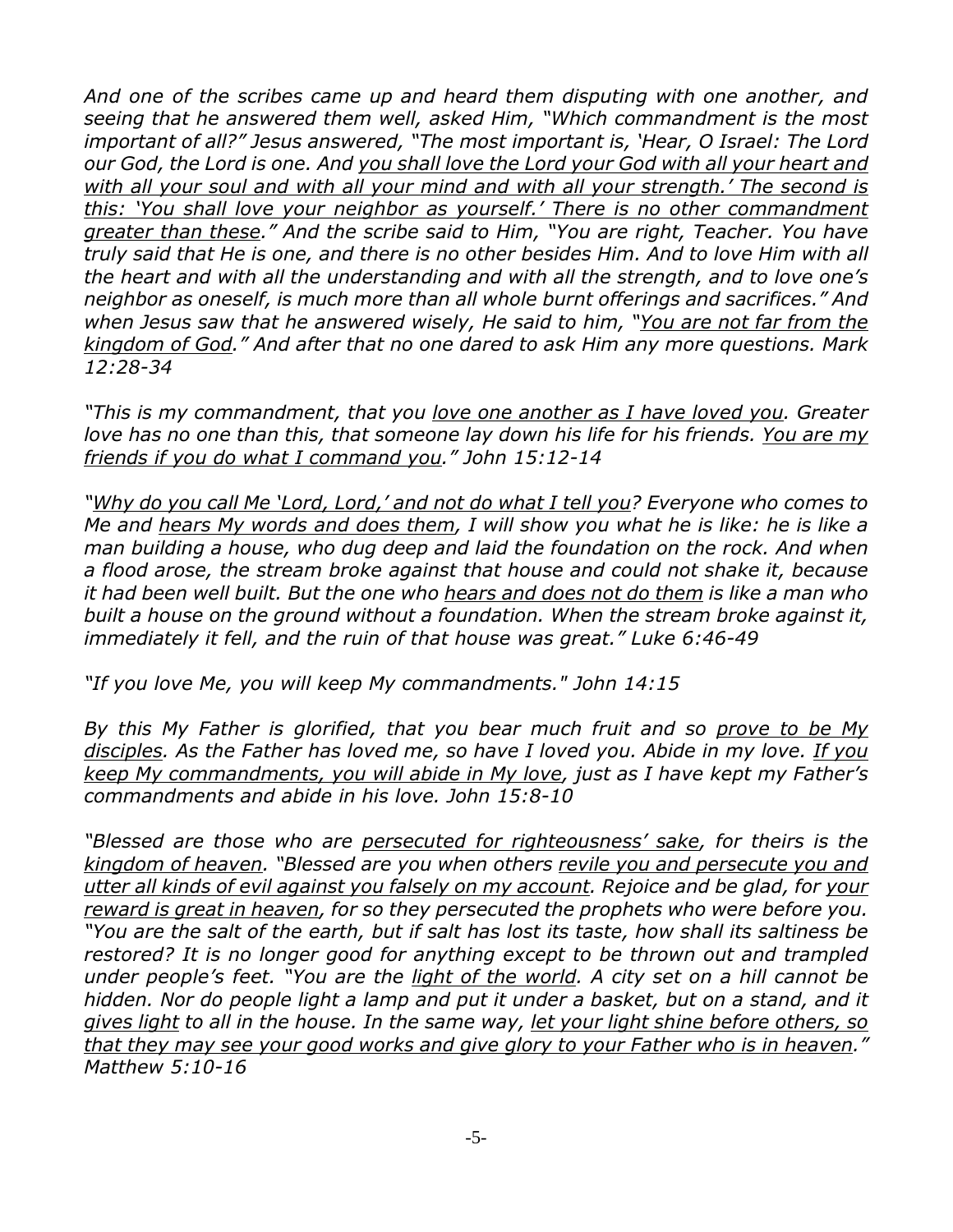Jesus instructed the disciples to tell the people they preached the good news to that the kingdom of God had come near them. Why is that? Because the kingdom is within us--when we come near someone, they should hear God's "song" played by the Holy Spirit within us. It should be obvious to observers that we are different, set apart for God. Jesus was our example of enduring suffering for the glory of God. We're not here to please ourselves, but God.

*"Whenever you enter a town and they receive you, eat what is set before you. Heal the sick in it and say to them, 'The kingdom of God has come near to you.' But whenever you enter a town and they do not receive you, go into its streets and say, 'Even the dust of your town that clings to our feet we wipe off against you. Nevertheless know this, that the kingdom of God has come near.' I tell you, it will be more bearable on that day for Sodom than for that town." Luke 10:8-12*

*Now having been questioned by the Pharisees as to when the kingdom of God was coming, He answered them and said, "The kingdom of God is not coming with signs to be observed; nor will they say, 'Look, here it is!' or, 'There it is!' For behold, the kingdom of God is in your midst." Luke 17:20-21*

*"The wind blows where it wishes, and you hear its sound, but you do not know where it comes from or where it goes. So it is with everyone who is born of the Spirit." John 3:8*

*For to this you have been called, because Christ also suffered for you, leaving you an example, so that you might follow in His steps. 1 Peter 2:21*

*For it has been granted to you that for the sake of Christ you should not only believe in Him but also suffer for His sake, engaged in the same conflict that you saw I had and now hear that I still have. Philippians 1:29-30*

*Then they left the presence of the council, rejoicing that they were counted worthy to suffer dishonor for the name. Acts 5:41*

*"But those who are counted worthy to take part in that age and in the resurrection from the dead neither marry nor are given in marriage." Luke 20:35*

*When they had preached the gospel to that city and had made many disciples, they returned to Lystra and to Iconium and to Antioch, strengthening the souls of the disciples, encouraging them to continue in the faith, and saying that through many tribulations we must enter the kingdom of God. Acts 14:21-22*

*"Not everyone who says to me, 'Lord, Lord,' will enter the kingdom of heaven, but the one who does the will of my Father who is in heaven." Matthew 7:21*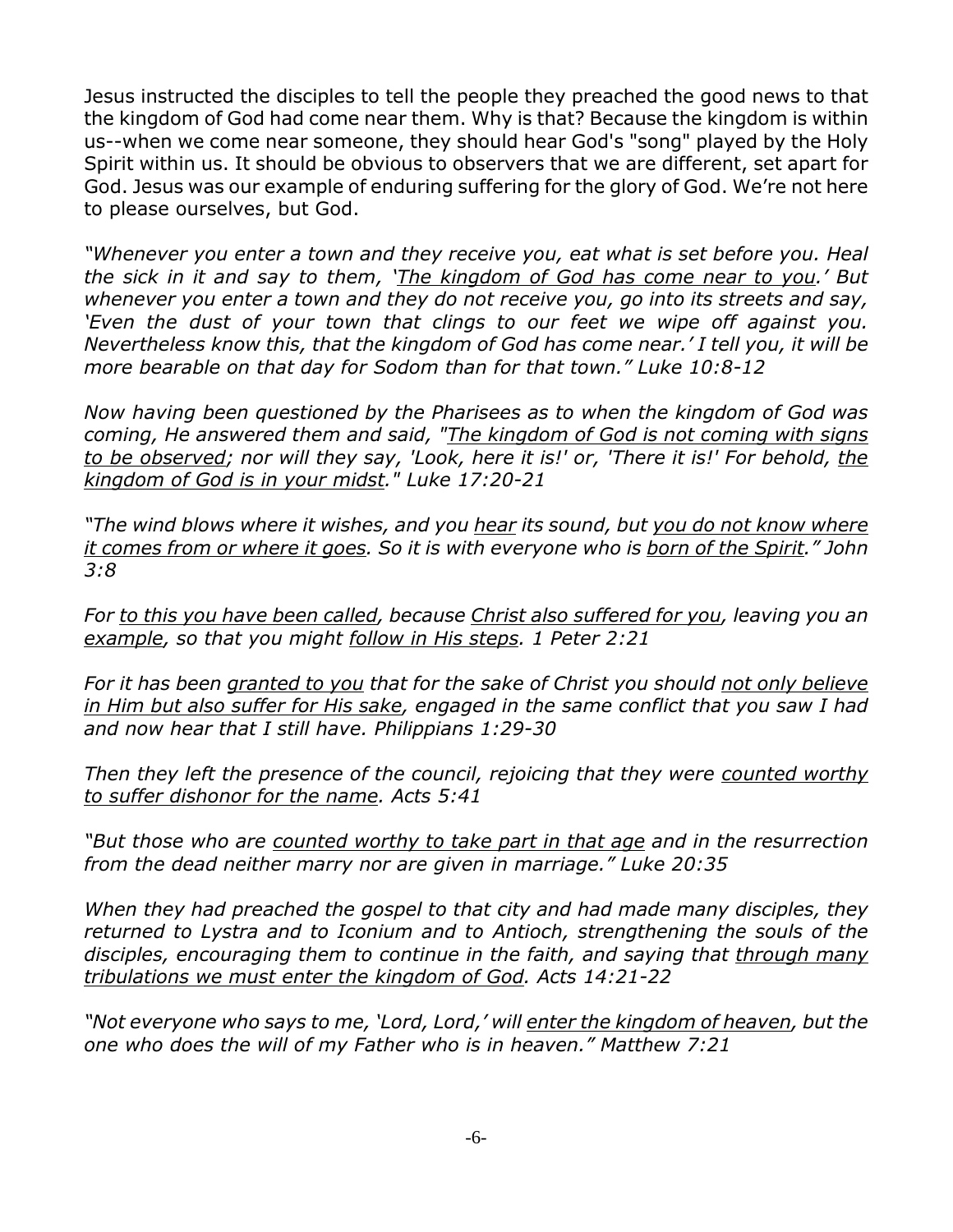*"If your eye causes you to stumble, throw it out; it is better for you to enter the kingdom of God with one eye, than, having two eyes, to be cast into hell, where their worm does not die, and the fire is not quenched. Mark 9:47-48*

*The Spirit himself bears witness with our spirit that we are children of God, and if children, then heirs—heirs of God and fellow heirs with Christ, provided we suffer with him in order that we may also be glorified with him. Romans 8:16-17*

*Now the works of the flesh are evident: sexual immorality, impurity, sensuality, idolatry, sorcery, enmity, strife, jealousy, fits of anger, rivalries, dissensions, divisions, envy, drunkenness, orgies, and things like these. I warn you, as I warned you before, that those who do such things will not inherit the kingdom of God. But the fruit of the Spirit is love, joy, peace, patience, kindness, goodness, faithfulness, gentleness, self-control; against such things there is no law. And those who belong to Christ Jesus have crucified the flesh with its passions and desires. If we live by the Spirit, let us also keep in step with the Spirit. Let us not become conceited, provoking one another, envying one another. Galatians 5:19-26*

*Indeed, all who desire to live a godly life in Christ Jesus will be persecuted, while evil people and impostors will go on from bad to worse, deceiving and being deceived. 2 Timothy 3:12-13*

*And someone said to Him, "Lord, are there just a few who are being saved?" And He said to them, "Strive to enter through the narrow door; for many, I tell you, will seek to enter and will not be able. "Once the head of the house gets up and shuts the door, and you begin to stand outside and knock on the door, saying, 'Lord, open up to us!' then He will answer and say to you, 'I do not know where you are from.' Luke 13:23-25*

*As you come to Him, a living stone rejected by men but in the sight of God chosen and precious, you yourselves like living stones are being built up as a spiritual house, to be a holy priesthood, to offer spiritual sacrifices acceptable to God through Jesus Christ. 1 Peter 2:4-5*

*Now Moses was faithful in all God's house as a servant, to testify to the things that were to be spoken later, but Christ is faithful over God's house as a Son. And we are His house if indeed we hold fast our confidence and our boasting in our hope. Hebrews 3:5-6*

*Rejoice in the Lord always. I will say it again: Rejoice! Let your gentleness be evident to all. The Lord is near. Do not be anxious about anything, but in every situation, by prayer and petition, with thanksgiving, present your requests to God. And the peace of God, which transcends all understanding, will guard your hearts and your minds in Christ Jesus. Finally, brothers and sisters, whatever is true, whatever is noble, whatever is right, whatever is pure, whatever is lovely, whatever is admirable—if*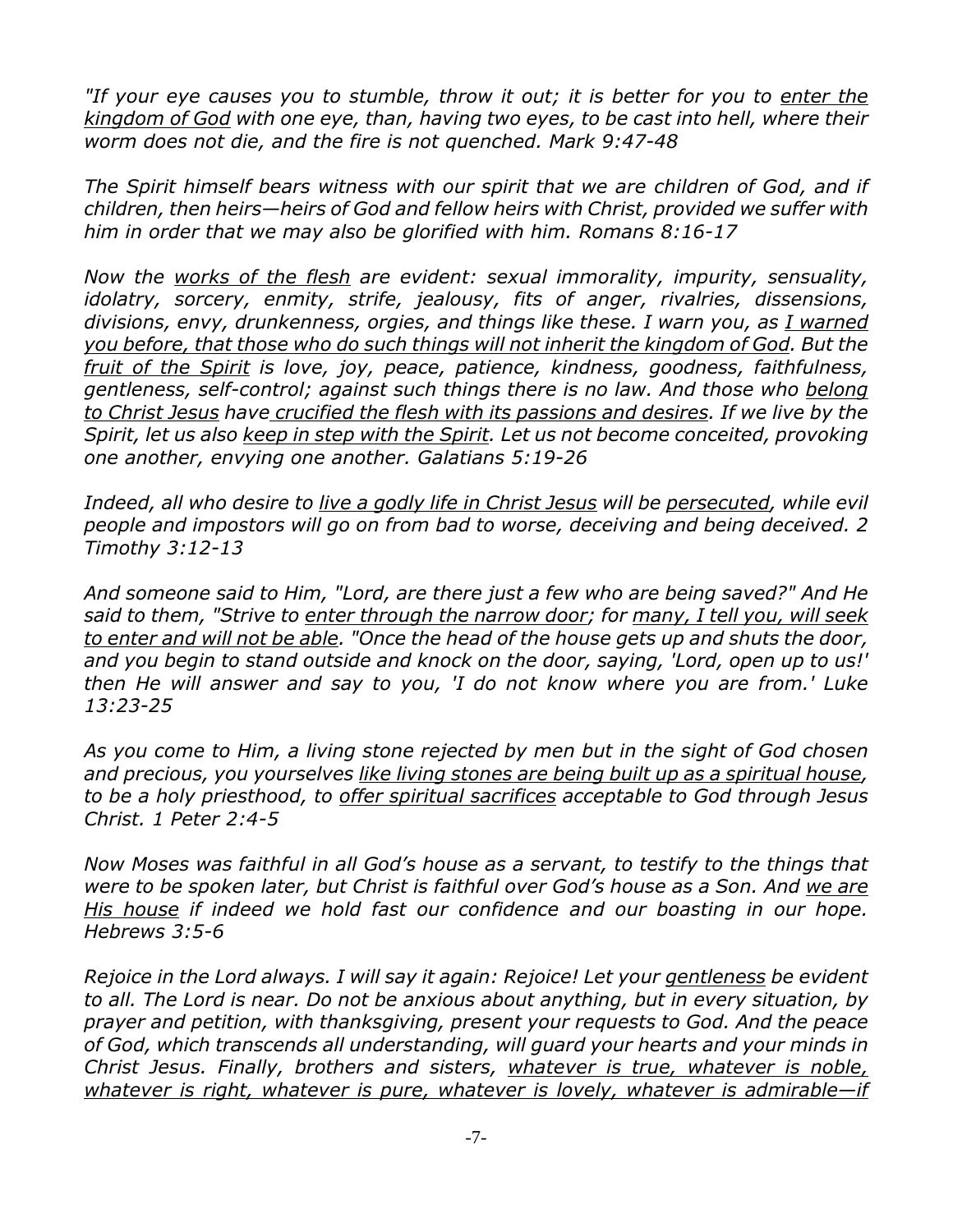*anything is excellent or praiseworthy—think about such things. Whatever you have learned or received or heard from me, or seen in me—put it into practice. And the God of peace will be with you. Philippians 4:4-9*

*"The Son of Man will send his angels, and they will gather out of His kingdom all causes of sin and all law-breakers, and throw them into the fiery furnace. In that place there will be weeping and gnashing of teeth. Then the righteous will shine like the sun in the kingdom of their Father. He who has ears, let him hear. The kingdom of heaven is like treasure hidden in a field, which a man found and covered up. Then in his joy he goes and sells all that he has and buys that field. Again, the kingdom of heaven is like a merchant in search of fine pearls, who, on finding one pearl of great value, went and sold all that he had and bought it. Again, the kingdom of heaven is like a net that was thrown into the sea and gathered fish of every kind. When it was full, men drew it ashore and sat down and sorted the good into vessels but threw away the bad. So it will be at the end of the age. The angels will come out and separate the evil from the righteous and throw them into the fiery furnace. In that place there will be weeping and gnashing of teeth. Have you understood all these things?" They said to Him, "Yes." And He said to them, "Therefore every scribe who has been trained for the kingdom of heaven is like a master of a house, who brings out of his treasure what is new and what is old." Matthew 13:41-52*

*But we have this treasure in earthen vessels, to show that the surpassing power belongs to God and not to us. 2 Corinthians 4:7*

*Now in a great house there are not only vessels of gold and silver but also of wood and clay, some for honorable use, some for dishonorable. Therefore, if anyone cleanses himself from what is dishonorable, he will be a vessel for honorable use, set apart as holy, useful to the master of the house, ready for every good work. So flee youthful passions and pursue righteousness, faith, love, and peace, along with those who call on the Lord from a pure heart. 2 Timothy 2:20-22*

*Therefore be imitators of God, as beloved children. And walk in love, as Christ loved us and gave Himself up for us, a fragrant offering and sacrifice to God. But sexual immorality and all impurity or covetousness must not even be named among you, as is proper among saints. Let there be no filthiness nor foolish talk nor crude joking, which are out of place, but instead let there be thanksgiving. For you may be sure of this, that everyone who is sexually immoral or impure, or who is covetous (that is, an idolater), has no inheritance in the kingdom of Christ and God. Let no one deceive you with empty words, for because of these things the wrath of God comes upon the sons of disobedience. Therefore do not become partners with them; for at one time you were darkness, but now you are light in the Lord. Walk as children of light (for the fruit of light is found in all that is good and right and true), and try to discern what is pleasing to the Lord. Take no part in the unfruitful works of darkness, but instead expose them. For it is shameful even to speak of the things that they do in secret. But when anything is exposed by the light, it becomes visible, for anything that becomes*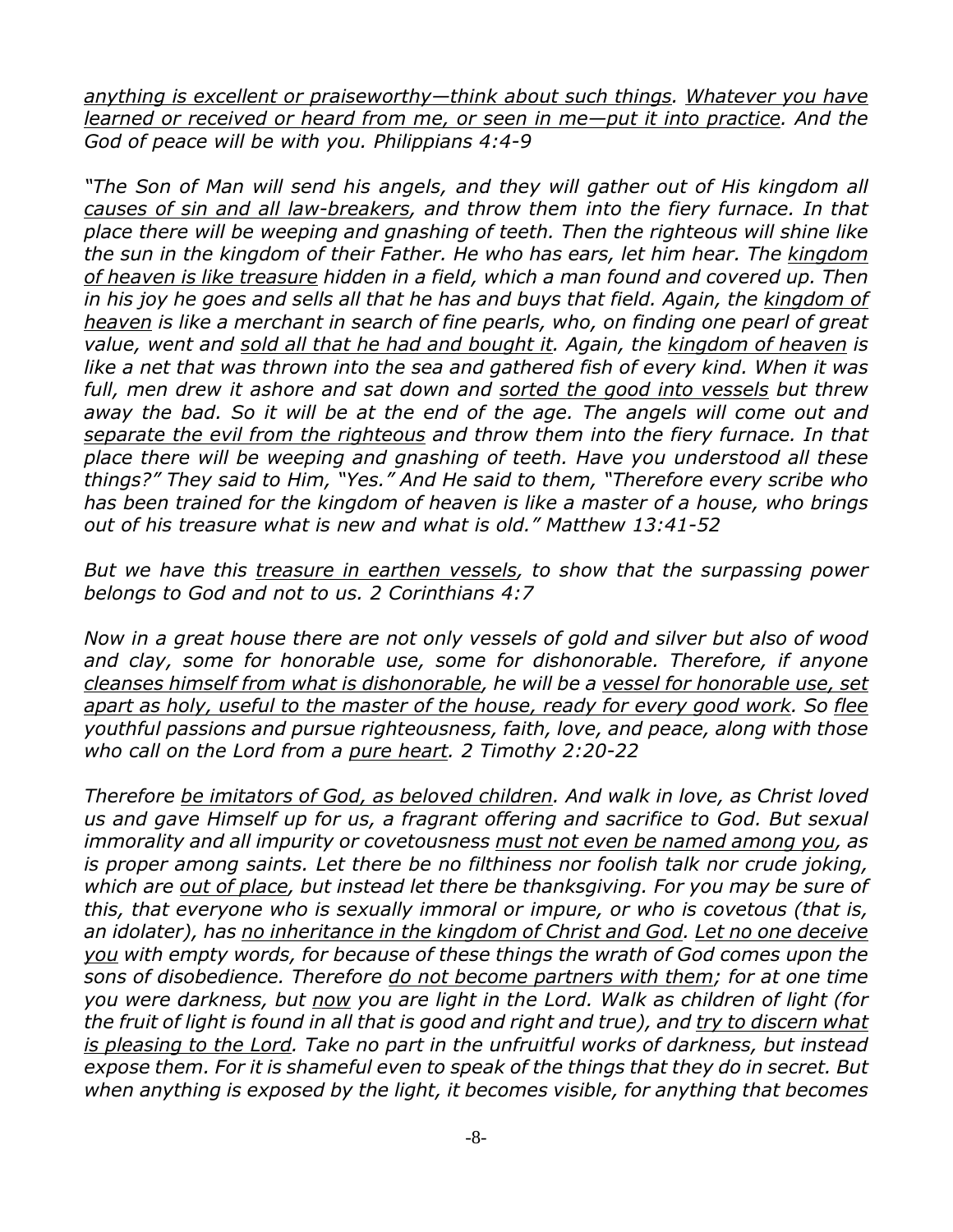*visible is light. Therefore it says, "Awake, O sleeper, and arise from the dead, and Christ will shine on you." Look carefully then how you walk, not as unwise but as wise, making the best use of the time, because the days are evil. Therefore do not be foolish, but understand what the will of the Lord is. And do not get drunk with wine, for that is debauchery, but be filled with the Spirit, addressing one another in psalms and hymns and spiritual songs, singing and making melody to the Lord with your heart, giving thanks always and for everything to God the Father in the name of our Lord Jesus Christ, submitting to one another out of reverence for Christ. Ephesians 5:1-21*

One final thought: If we "play a song" our way, just because we like to play or we like the attention from playing, or other people we respect or like to be around are doing it, or we think it's expected of us even though we're not sincere, or we make good money from doing so, then our motives are not right. The song will not be as pleasing to God and it is less likely that He will bless it. The goal is that the world may know Him and not perish. Anyone who truly KNOWS God LOVES Him. Anyone who claims to know Him but doesn't love Him or their brothers in Christ does NOT actually know Him. Let's not forget that every good thing we have is a gift from God, including our faith (*Eph. 2:8-10*) and the love we have for anyone. Let's not break His heart with our faithlessness, but serve Him with our whole heart.

*This is good, and pleases God our Savior, who wants all people to be saved and to come to a knowledge of the truth. For there is one God and one mediator between God and mankind, the man Christ Jesus, who gave Himself as a ransom for all people. This has now been witnessed to at the proper time. 1 Timothy 2:3-6*

*For they deliberately overlook this fact, that the heavens existed long ago, and the earth was formed out of water and through water by the word of God, and that by means of these the world that then existed was deluged with water and perished. But by the same word the heavens and earth that now exist are stored up for fire, being kept until the day of judgment and destruction of the ungodly. But do not overlook this one fact, beloved, that with the Lord one day is as a thousand years, and a thousand years as one day. The Lord is not slow to fulfill his promise as some count slowness, but is patient toward you, not wishing that any should perish, but that all should reach repentance. But the day of the Lord will come like a thief, and then the heavens will pass away with a roar, and the heavenly bodies will be burned up and dissolved, and the earth and the works that are done on it will be exposed. Since all these things are thus to be dissolved, what sort of people ought you to be in lives of holiness and godliness, waiting for and hastening the coming of the day of God, because of which the heavens will be set on fire and dissolved, and the heavenly bodies will melt as they burn! But according to His promise we are waiting for new heavens and a new earth in which righteousness dwells. Therefore, beloved, since you are waiting for these, be diligent to be found by Him without spot or blemish, and at peace. 2 Peter 3:5-14*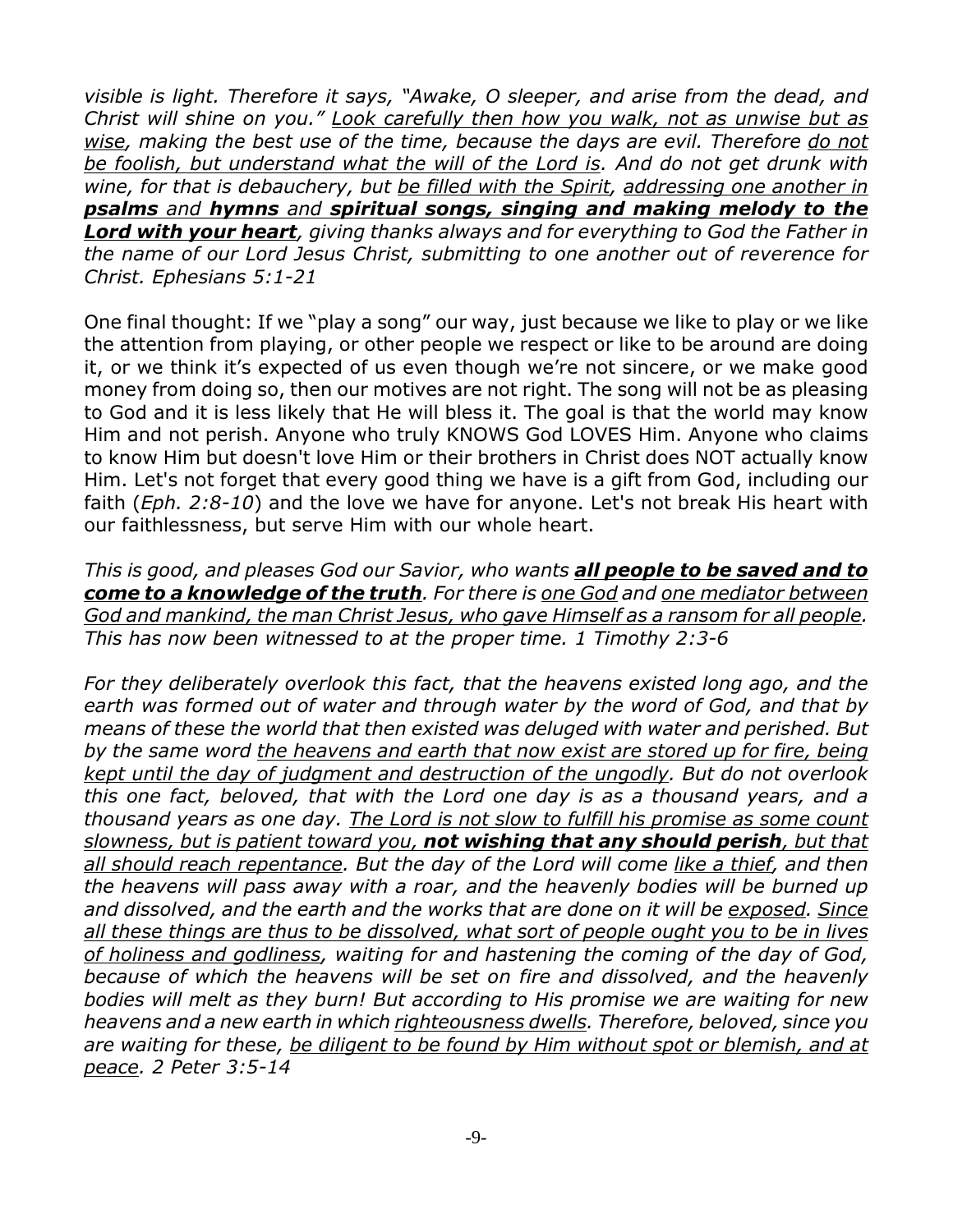*My little children, I am writing these things to you so that you may not sin. But if anyone does sin, we have an advocate with the Father, Jesus Christ the righteous. 2 He is the propitiation for our sins, and not for ours only but also for the sins of the whole world. And by this we know that we have come to know Him, if we keep His commandments. Whoever says "I know Him" but does not keep His commandments is a liar, and the truth is not in him, but whoever keeps His word, in him truly the love of God is perfected. By this we may know that we are in Him: whoever says he abides in Him ought to walk in the same way in which He walked. Beloved, I am writing you no new commandment, but an old commandment that you had from the beginning. The old commandment is the word that you have heard. At the same time, it is a new commandment that I am writing to you, which is true in Him and in you, because the darkness is passing away and the true light is already shining. Whoever says he is in the light and hates his brother is still in darkness. Whoever loves his brother abides in the light, and in him there is no cause for stumbling. But whoever hates his brother is in the darkness and walks in the darkness, and does not know where he is going, because the darkness has blinded his eyes. 1 John 2:1-11*

*And everyone who thus hopes in Him purifies himself as He is pure. Everyone who makes a practice of sinning also practices lawlessness; sin is lawlessness. You know that He appeared in order to take away sins, and in Him there is no sin. No one who abides in Him keeps on sinning; no one who keeps on sinning has either seen Him or known Him. Little children, let no one deceive you. Whoever practices righteousness is righteous, as He is righteous. Whoever makes a practice of sinning is of the devil, for the devil has been sinning from the beginning. The reason the Son of God appeared was to destroy the works of the devil. No one born of God makes a practice of sinning, for God's seed abides in him, and he cannot keep on sinning because he has been born of God. By this it is evident who are the children of God, and who are the children of the devil: whoever does not practice righteousness is not of God, nor is the one who does not love his brother. For this is the message that you have heard from the beginning, that we should love one another. 1 John 3:3-11*

*Beloved, let us love one another, for love is from God, and whoever loves has been born of God and knows God. Anyone who does not love does not know God, because God is love. In this the love of God was made manifest among us, that God sent His only Son into the world, so that we might live through Him. In this is love, not that we have loved God but that He loved us and sent His Son to be the propitiation for our sins. Beloved, if God so loved us, we also ought to love one another. No one has ever seen God; if we love one another, God abides in us and His love is perfected in us. By this we know that we abide in Him and He in us, because He has given us of His Spirit. 1 John 4:7-13*

*Every good gift and every perfect gift is from above, coming down from the Father of lights with whom there is no variation or shadow due to change. Of His own will He brought us forth by the word of truth, that we should be a kind of firstfruits of His creatures. Know this, my beloved brothers: let every person be quick to hear, slow*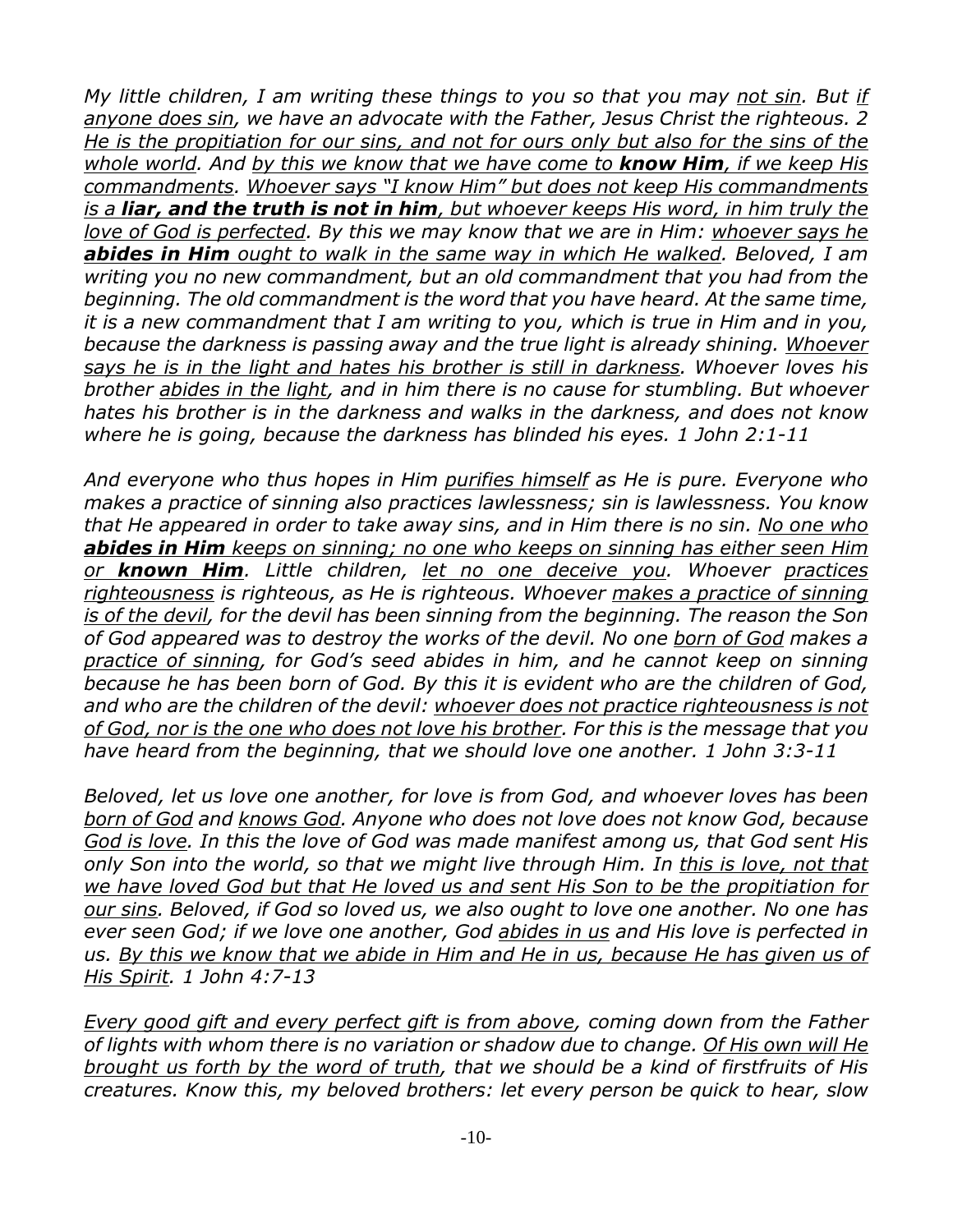*to speak, slow to anger; for the anger of man does not produce the righteousness of God. Therefore put away all filthiness and rampant wickedness and receive with meekness the implanted word, which is able to save your souls. But be doers of the word, and not hearers only, deceiving yourselves. James 1:17-22*

## *Draw near to God, and He will draw near to you. Cleanse your hands, you sinners, and purify your hearts, you double-minded. James 4:8*

*Therefore, preparing your minds for action, and being sober-minded, set your hope fully on the grace that will be brought to you at the revelation of Jesus Christ. As obedient children, do not be conformed to the passions of your former ignorance, but as He who called you is holy, you also be holy in all your conduct, since it is written, "You shall be holy, for I am holy." And if you call on Him as Father who judges impartially according to each one's deeds, conduct yourselves with fear throughout the time of your exile, knowing that you were ransomed from the futile ways inherited from your forefathers, not with perishable things such as silver or gold, but with the precious blood of Christ, like that of a lamb without blemish or spot. He was foreknown before the foundation of the world but was made manifest in the last times for the sake of you who through Him are believers in God, who raised Him from the dead and gave Him glory, so that your faith and hope are in God. Having purified your souls by your obedience to the truth for a sincere brotherly love, love one another earnestly from a pure heart, since you have been born again, not of perishable seed but of imperishable, through the living and abiding word of God; for "All flesh is like grass and all its glory like the flower of grass. The grass withers, and the flower falls, but the word of the Lord remains forever." And this word is the good news that was preached to you. 1 Peter 1:13-25 (Isaiah 40:6-8)*

*For this very reason, make every effort to supplement your faith with virtue, and virtue with knowledge, and knowledge with self-control, and self-control with steadfastness, and steadfastness with godliness, and godliness with brotherly affection, and brotherly affection with love. For if these qualities are yours and are increasing, they keep you from being ineffective or unfruitful in the knowledge of our Lord Jesus Christ. For whoever lacks these qualities is so nearsighted that he is blind, having forgotten that he was cleansed from his former sins. Therefore, brothers, be all the more diligent to confirm your calling and election, for if you practice these qualities you will never fall. For in this way there will be richly provided for you an entrance into the eternal kingdom of our Lord and Savior Jesus Christ. 2 Peter 1:5-11*

I am adding the introduction I posted with this devotional on my other blog (http://clotheyourselves.blogspot.com/):

I would like to be sure we all realize that none of us are going to be perfect until the moment Jesus has finished His perfect work in us. (Philip. 1:6) He told us not to worry. (Matt. 6:34) We can only live one day at a time. If we try to relive the past or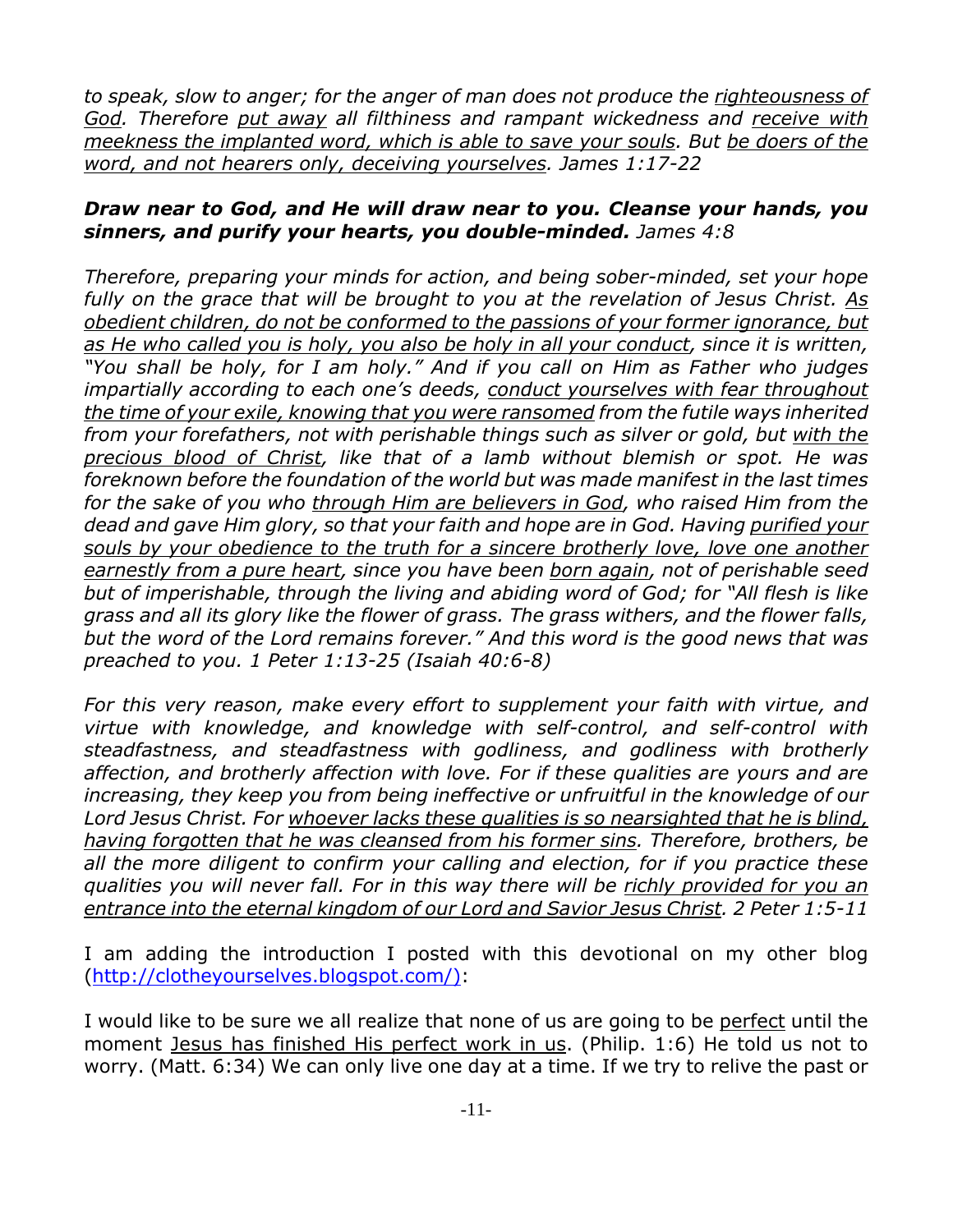handle tomorrow in advance, it will only result in frustration and stress, which is not helpful at all, but detrimental. We need to deal with one moment at a time, always keeping the goal in mind. (Philip. 3:12-15) So I hope that when I am trying to encourage people (including myself) to live for Christ, whole-heartedly devoted to Him, that the message being received is just that–encouragement. If anyone is convicted by the Holy Spirit of changes they need to make, I hope they will feel relieved to have "woken up" from that slumber in time to make changes–but not scared. He knows us better than we know ourselves. His timing is perfect, and He loves us. My point is that we should love Him back with our whole heart, not that we should be afraid.

All we really need to do is abide in Him (John 15) and He will do the rest.  $\tilde{\mathbf{v}}$  The reason for my blog is that the distractions of the world are so overwhelming that most people don't stop and think about whether or not they ARE abiding. (Matt. 13:18-23) Ruth is one of our best examples of the bride of Christ. Her mother-in-law Naomi during parts of the story appears to represent the Holy Spirit. Ruth pledges her faithfulness and devotion to her and her God. (Ruth 1:16-17) Ruth didn't say this and then turn back to Moab. She continued on with Naomi to Bethlehem, lived with her there and ended up working faithfully in Boaz' field. (Ruth 2:23) She followed the advice of Naomi. (Ruth 3:5) As we know, she ended up marrying Boaz, who was a type of Christ. (Ruth 4:10, 13) Notice Ruth was "purchased" by Boaz, as Jesus bought us with His precious blood. (1 Cor. 6:19-20, 1Pet. 1:17-19)

Boaz "went into" Ruth (often referred to as "knowing" in the Bible - Gen. 4:1, 25), which is what the Holy Spirit does with us (*spiritually*, of course–this is why our bodies are *temples* of the Lord–our spirits are contained in our bodies - Eph. 2:19-22). (John 14:15-16, 20-21, John 15:1-8, Rom. 8:9-11) Remember, Jesus doesn't *know* the five foolish virgins who were *not ready* to go in to the wedding and realized it too late (Matt. 25:10-13, Rom. 8:16-17). The foolish virgins *thought* they were ready. They thought the bridegroom knew them, but he didn't. Their lamps went out due to neglect–they thought one "filling with oil" (a one-time profession of faith, not backed up by works, which are the fruit of the Spirit and evidence of saving faith) was all they needed. *Faith comes from hearing the word*. (Rom. 10:17) It's also how we come to KNOW our Lord and how to please Him. (Matt. 25:3-4, 8, 1Thess. 5:14-24, Col. 1:9-12, Heb. 2:1) The foolish virgins were *justified* (declared innocent) when they believed, but they didn't *pursue holiness* (sanctification) without which no one will see the Lord. (Heb. 12:14-28, Eph. 5:1-12)

We were told to hold fast our confidence and persevere in our faith. (Luke 8:15, Rom. 5:3-5, 1Cor. 13:6-7, 1Cor. 15:1-2, 2Thess. 1:3-5, 1Tim. 6:11-12, 2Tim. 3:10-17, Heb. 3:5-6, 14, Heb. 10:35-39, Heb. 12, James 1, 2Pet. 1:5-12, Rev. 2:2-3, 3:2-3, 2:19, 3:10, 14:12-13) Our relationship with our Lord is like a marriage, which was intended to last forever, in faithfulness. (Eph. 5:22-32, 1Cor. 6:12-20, 2Cor. 11:2-4, Rev. 19:7-8, Mal. 2:13-16, Matt. 19:8) In our earthly physical examples, does it bode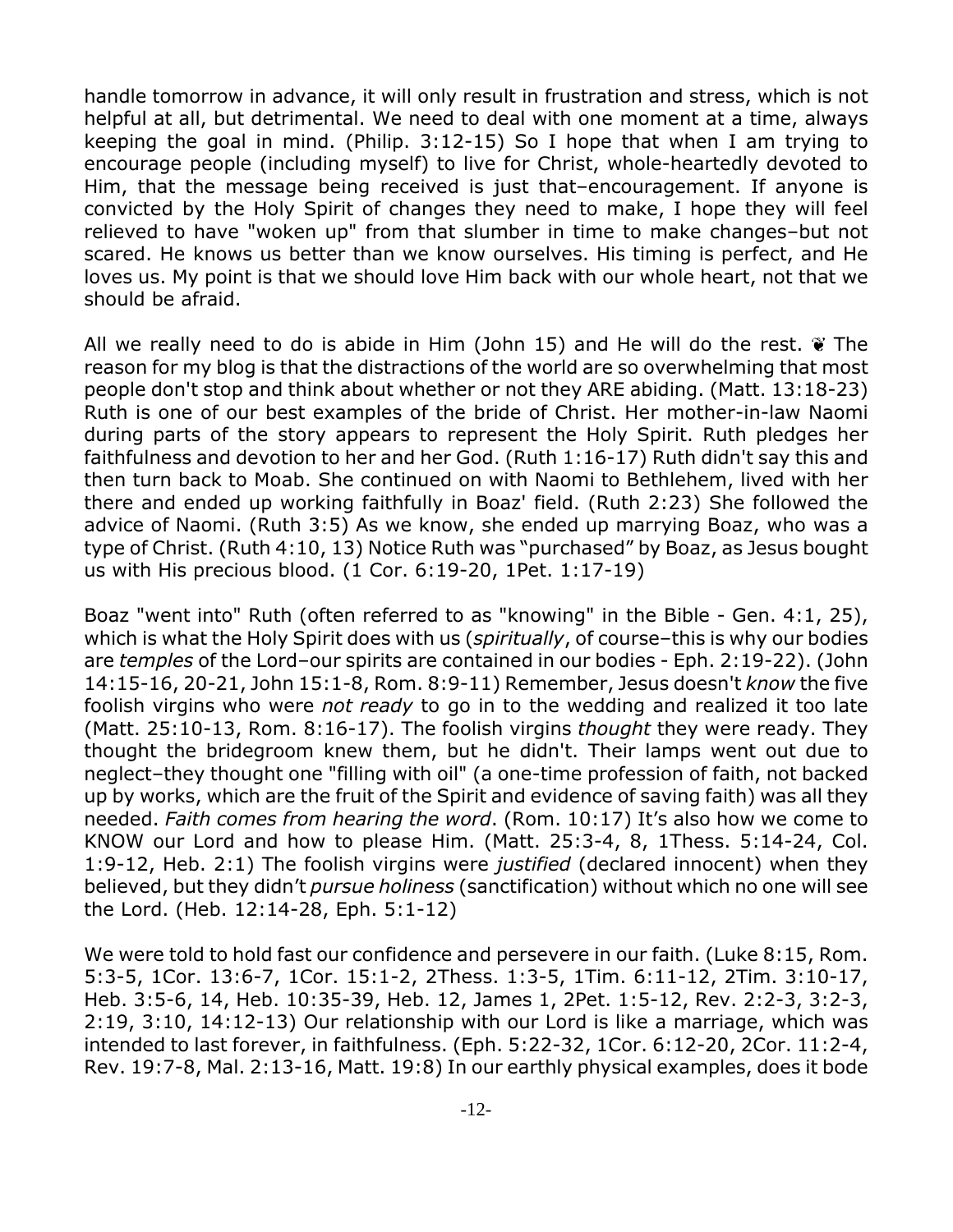well for the marriage if a couple has no relationship after the ceremony or is unfaithful to one another? God does surely sanctify us and is the only one who can, but our part is to love and serve Him until the end, which includes obeying. (Luke 6:46-49, John 14:15-18, Rev. 2:4) When He tells us to love one another with our deeds not only our words, would He expect anything less from us toward Him? Let's repent of being lukewarm and return to our first love! (1John 3:16-18, James 2:14-17, Rev. 2:4-5, 3:15-17)

Ruth bore a son who was King David's grandfather (Obed, father of Jesse, who was the father of David). We bear *fruit of the Spirit*. (Matt. 13:23, John 15:16) We later hear Jesus say similar words as Ruth said to Naomi, in a reversal of roles, to Mary of Magdalene--the first to see Him after He rose from the dead. (John 20:17-18) In case you're interested, there are other similar "mirrors" in the Bible as well. The bride in Psalm 45 is wearing a colorful robe, bringing to mind Joseph's coat. (Psa. 45:13-15, Gen. 37:3) I'll write about Joseph being a type of Jesus in a future devotional. In Revelation 22:17, both the Spirit and the bride invite people to come and drink of the free water of life, as Jesus does more than once. (John 4:13-14, John 7:37-39, Rev. 21:6)

We have another good example in Rebekah, who was invited by Abraham's servant to come follow Him to go and be Isaac's wife (sight unseen--sound familiar? John 20:29, Luke 10:23-24) Another picture of the Holy Spirit doing the work of the Father to obtain a bride for His Son. (Genesis 24) Please read it all--it's so beautiful! Remember, we already know that Isaac is a type of Jesus from when Abraham's faith was tested. (Genesis 22) Please read it to refresh your memory of this amazing event. I would like to point out that Rebekah is even mentioned in Genesis 22:23. Abraham told the servant NOT to bring Isaac to where Rebekah lived, but to go and get her (and he didn't force her, just as we also have a choice). (Gen. 24:8, Josh. 24:15, Matt. 6:24, John 12:26) Her family wanted her to stay another ten days, but she agreed to go right away. She didn't just SAY she would go--she left her family and went. She followed the servant representing the Holy Spirit. (Gen. 24:55-58, 67) That's what we're supposed to do–follow and heed the Holy Spirit's guiding as we serve and obey our Lord and Savior, which is what He became to us when we drank of the cup of the new covenant. (Matt. 10:37-39, Matt. 26:26-28, Rom. 10:8-10, 1Cor. 11:23-32) Many people say that you don't have to serve Jesus to believe in Him, but I think that anyone who calls Him Lord but does not obey Him is a liar–in other words, do they really believe? (1John 2:4-6) Is He the Son of God, deserving of all of our allegiance, devotion and love, the One who died to save us, or not?

We are not all called to physically leave our families as Rebekah was, but we are not to put ANYONE or ANYTHING before God. (Matt. 22:36-38) It's not popular to say today, but that DOES include our families if they would come between us and God. The bride in Psalm 45:10-11 is told to forget her family. You will love Psalm 45, which is about Jesus and his bride, if you haven't read it before. We have verification that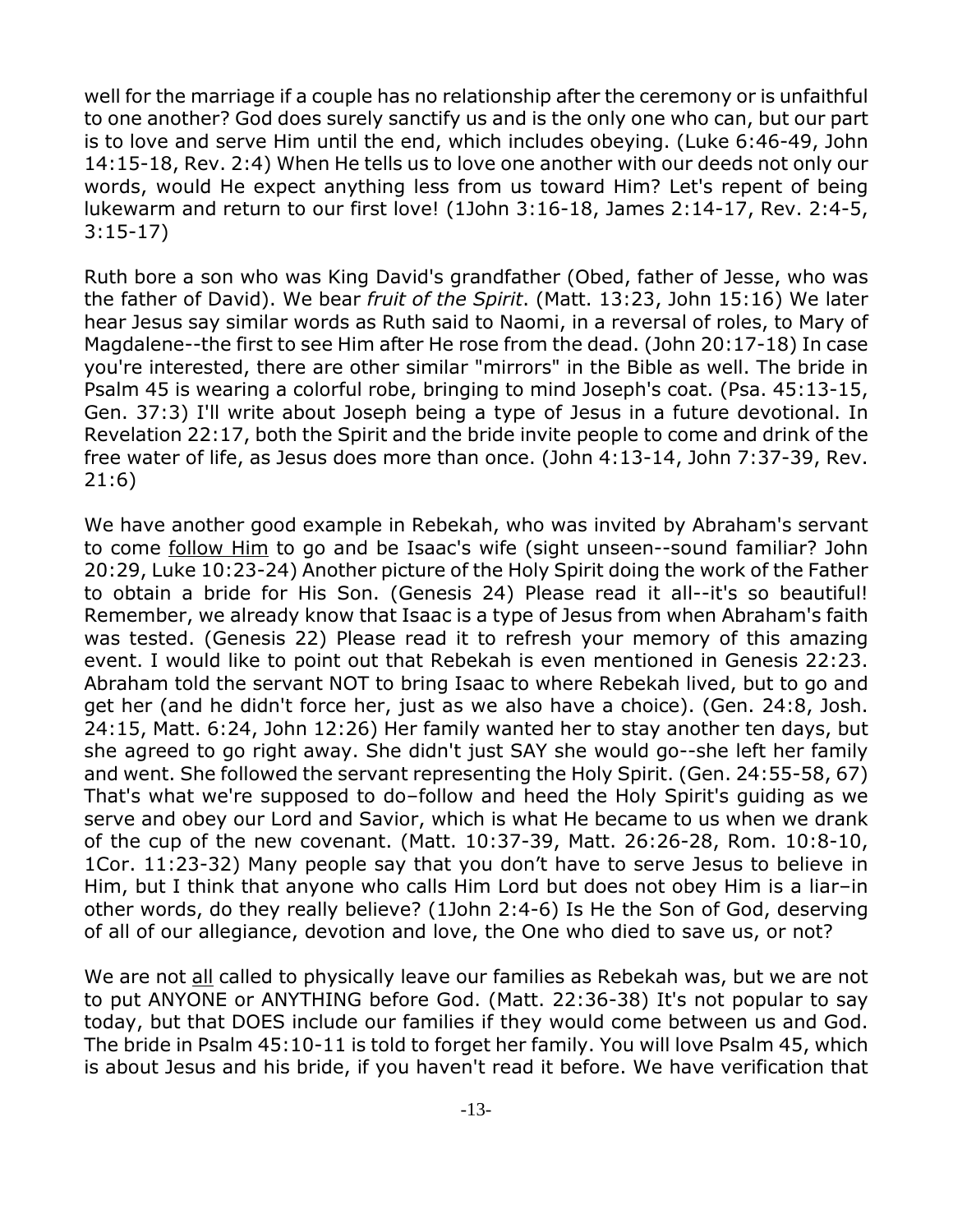it IS about Jesus in Hebrews 1:8-9. (Ps. 45:6-7) Nevertheless, the point is not that we should neglect our families (1Tim. 5:8), but to be careful just as in everything else that they don't take God's place in our lives or hearts. Jesus said His family is the one who does the will of His Father. (Matt. 12:46-50, Mark 3:31-35, Luke 11:27-28, John 15:14)

Saying we will go with someone or "have their back" but not actually doing so shows a lack of integrity doesn't it? Regardless, it's not the kind of loyalty God deserves from us. (Luke 9:62, John 6:66-69) Saying we love someone but not showing it is pretty useless, isn't it? Some people grow up without hearing the words "I love you," but their parents or other caretakers do things for them that show it. We would all like to hear those precious words often, but the truth is that if we hear them constantly and yet our basic needs are not taken care of, or we are physically mistreated, then what good are those words? Could they even be TRUE in that case? So also with Christ, professions of faith and adoration are nice, but if they're not backed up with our actions and attitudes, then what good are they? (John 14:21) We are the salt of the earth, which is a preservative. (Mark 9:49-50, Ex. 30:34-37, Lev. 2:13) Sugar can be used as a preservative as well (anyone who makes jams and jellies out of fruit knows this), but Jesus didn't use that example. Probably because He didn't want us sugar-coating the truth to the point that it rots people's teeth (or souls). Let's encourage each other even if it seems as though most people don't care. (Matt. 24:12-13, 2Cor. 13:11, 1Thess. 5:11, Heb. 3:13, Ezek. 3:21)

Written by Tricia Berg, December 2016, added last section January 2017, edited May 2017 (14pp. + digital scrapbook layout) *If this article has blessed you, please feel free to share it without modifications (and of course, don't claim it as your own or sell it).*